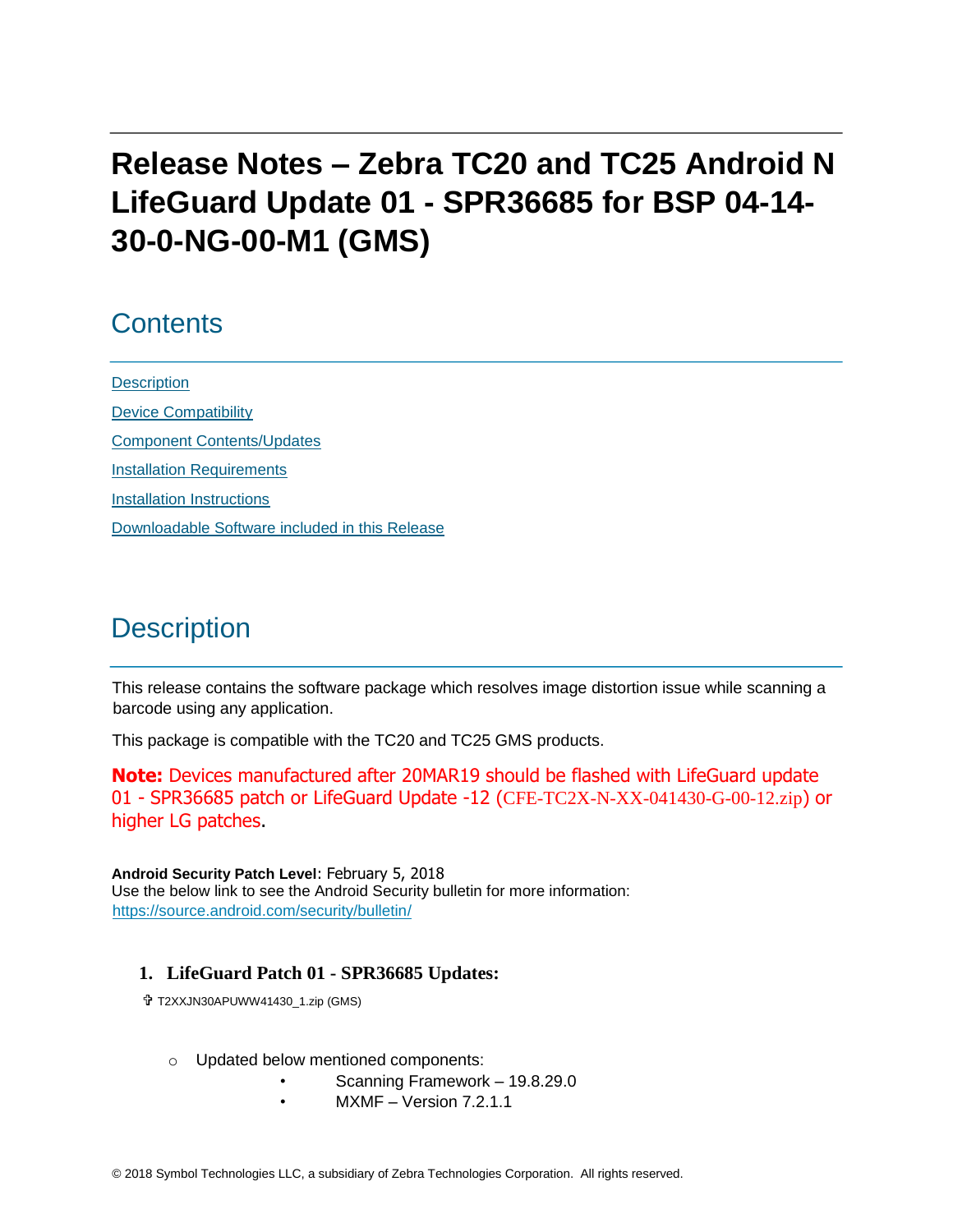• DataWedge – Version 6.7.47

o SPR36685 - Resolved an issue wherein image distortion issue was observed while scanning a barcode using any application.

# <span id="page-1-0"></span>Device Compatibility

This software release has been approved for Android TC20 Nougat GMS models mentioned below.

| <b>Device</b>          | <b>Operating System</b>                                         |
|------------------------|-----------------------------------------------------------------|
| TC200J-10C112A6        | Android N GMS ROW - EMEA, LATAM,<br><b>APAC &amp; Canada</b>    |
| TC200J-10C112US        | Android N GMS US Only                                           |
| TC200J-10A111US        | Android N GMS US Only                                           |
| TC200J-10A111A6        | Android N GMS ROW - EMEA, LATAM,<br><b>APAC &amp; Canada</b>    |
| TC200J-10C213A6        | Android N GMS ROW - EMEA, LATAM,<br>APAC & Canada (Premium SKU) |
| TC200J-10C213US        | Android N GMS US Only (Premium SKU)                             |
| TC200J-10A111TN        | Android N GMS TUNISIA Only                                      |
| TC200J-10C112TN        | Android N GMS TUNISIA Only                                      |
| TC200J-10C213IA        | Android N GMS INDIA (Premium SKU)                               |
| TC200J-10C112IA        | Android N GMS INDIA                                             |
| TC200J-10A111IA        | Android N GMS INDIA                                             |
| TC200J-1KC111A6        | Android N GMS ROW EMEA, LATAM, APAC<br>& Canada (Keyboard SKU)  |
| <b>TC200J-1KC111IA</b> | Android N GMS INDIA (Keyboard SKU)                              |
| <b>TC200J-1KC111TN</b> | Android N GMS TUNISIA (Keyboard SKU)                            |
| <b>TC200J-1KC111US</b> | Android N GMS US (Keyboard SKU)                                 |

This software is also approved for Android TC25 Nougat GMS models mentioned below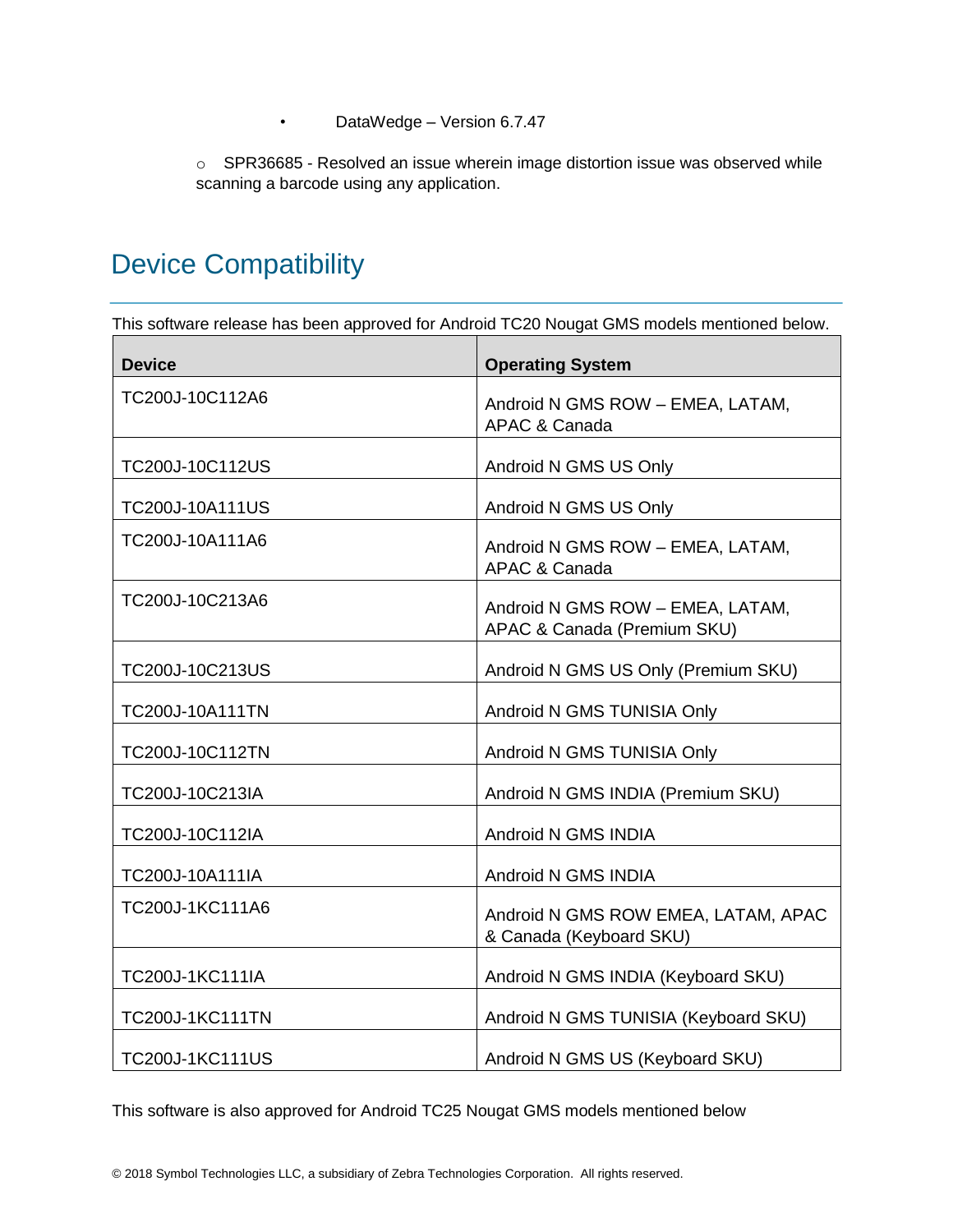| <b>Device</b>   | <b>Operating System</b>          |
|-----------------|----------------------------------|
| TC25AJ-10C102A6 | Android N GMS ROW - EMEA         |
| TC25AJ-10B101A6 | Android N GMS ROW - EMEA         |
| TC25BJ-10C102A6 | Android N GMS ROW - EMEA & APAC  |
| TC25BJ-10B101A6 | Android N GMS ROW - EMEA & APAC  |
| TC25BJ-10C102IA | Android N GMS ROW - INDIA        |
| TC25BJ-10B101IA | Android N GMS ROW - INDIA        |
| TC25BJ-10C102BR | Android N GMS ROW - BRAZIL       |
| TC25BJ-10B101BR | Android N GMS ROW - BRAZIL       |
| TC25BJ-10C102TN | Android N GMS ROW - TUNISIA      |
| TC25BJ-10B101TN | Android N GMS ROW - TUNISIA      |
| TC25BJ-10C102JP | Android N GMS ROW - JAPAN        |
| TC25BJ-10B101JP | Android N GMS ROW - JAPAN        |
| TC25AJ-10C102US | Android N GMS NORTH AMERICA - US |
| TC25AJ-10B101US | Android N GMS NORTH AMERICA - US |
| TC25BJ-10B101ID | Android N GMS ROW - INDONESIA    |
| TC25BJ-10C102ID | Android N GMS ROW - INDONESIA    |

# <span id="page-2-0"></span>Component Contents/Updates

| <b>Component / Description</b> | <b>Version</b>                     |
|--------------------------------|------------------------------------|
| <b>Product Build Number</b>    | 04-14-30-0-NG-00-M1                |
| Device Patch Version           | 1 SPR36685 1                       |
| <b>Android Version</b>         | 7.1.2                              |
| Wi-Fi                          | <b>FUSIONLITE QA 1 0.0.0.015 N</b> |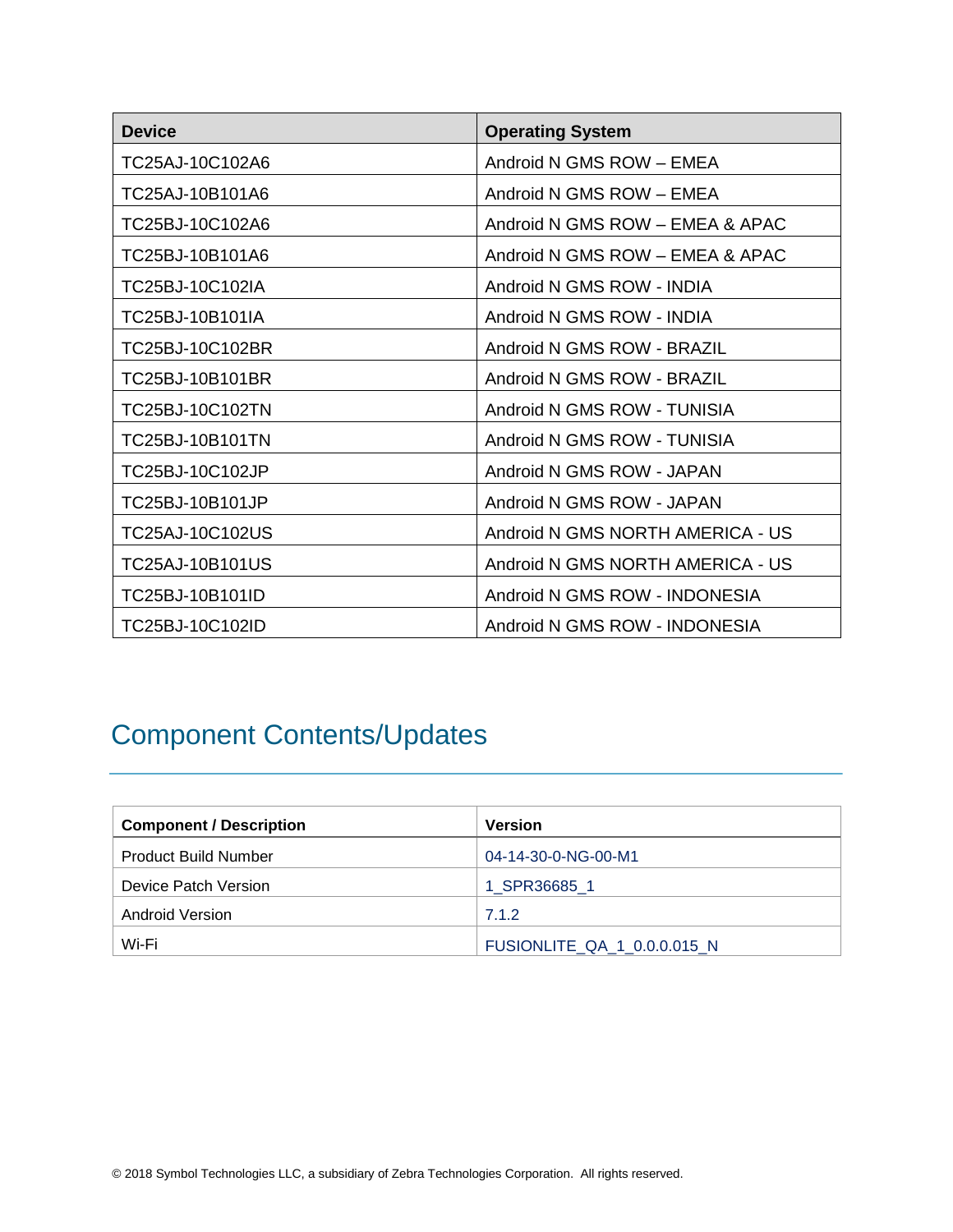# <span id="page-3-0"></span>Installation Requirements

### HW Requirements

- Windows PC running Windows 7/10 32/64 bits
- USB Type C Cable
- Micro SD Card with at least 2GB capacity (optional)

## SW Requirements

Please make sure following components are installed on your computer before commencing OS installation.

- Zebra Android USB Driver V2.2 or higher
- Android Debug Bridge version 1.0.39 or higher
- TC20/TC25 GMS Android OS Release Images

#### Image Compatibility

To use this Update, the terminal must have the BSP 04-14-30-0-NG-00-M1 installed as the baseline OS.

# <span id="page-3-1"></span>Installation Instructions

## Using the "adb sideload" method

#### Assumptions

- 1. ADB installed on PC
- 2. TC20/TC25 has Developer options enabled
- 3. USB debugging ON Procedure
- 1. Plug the TC20/TC25 into the USB & Charging Cable and then the Cable to the PC. If you have a Cradle with USB connectivity, connect it now.
- 2. You may need to pull down notification bar, and tap on the notification which says, "USB charging this device", and change it to "Transfer files".
- 3. Open Command Prompt on PC, run "adb devices" and check to see if you can see the device's serial number… If yes, proceed… if not you will need to get the PC set up with the proper drivers or install an External SD Card.
- 4. You may also get a pop up on your PC (Win 7) that you will be connected as a Portable Media Player… this can be ignored.
- 5. Entering Recovery Mode
	- a. Choice 1: In Command Prompt, type "adb reboot recovery" and click enter. b. Choice 2:
		- i. Reboot and hold PTT key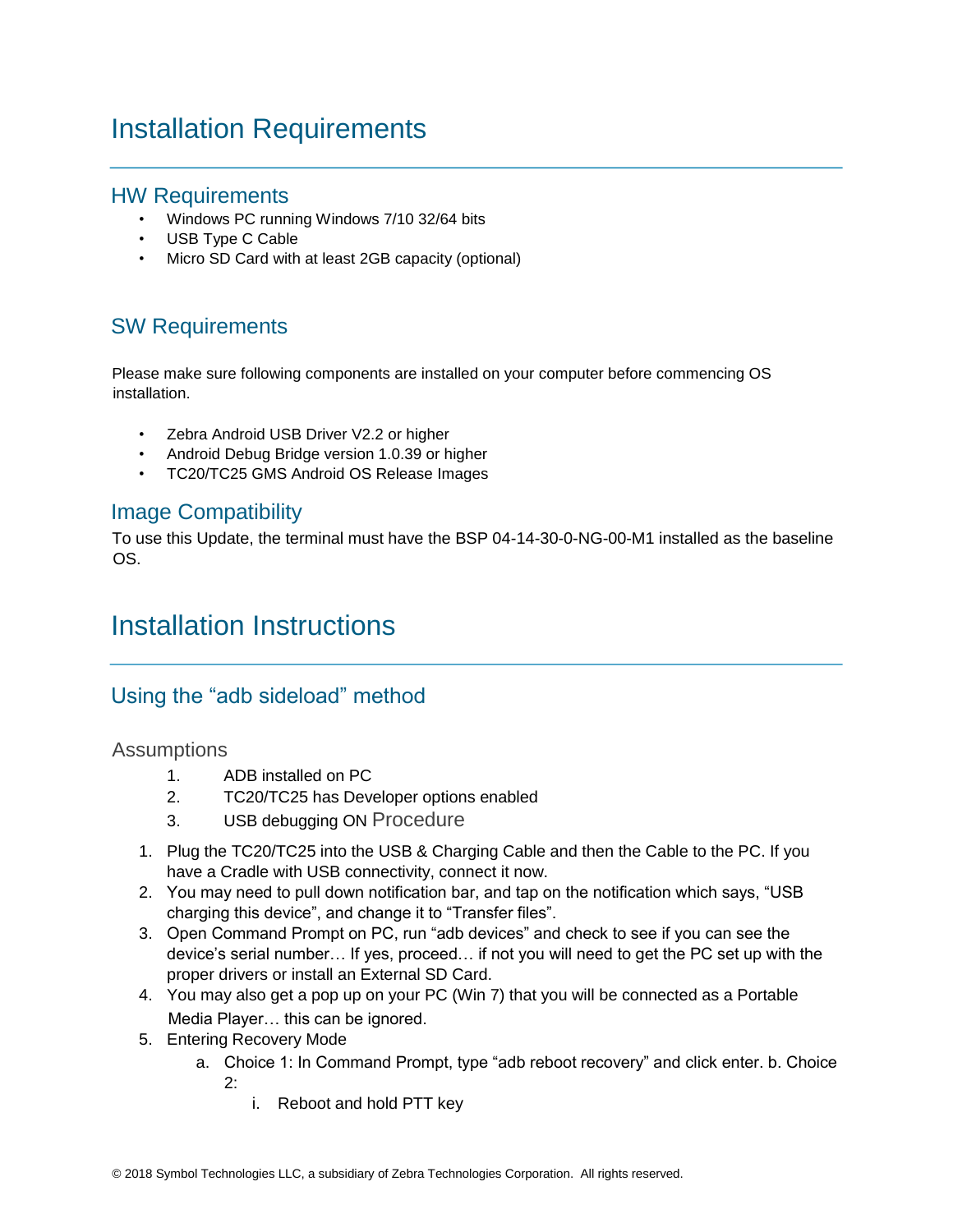- ii. When Zebra Technologies logo appears on the screen Release the PTT Key
- 6. Your TC20/TC25 will reboot and take you to Android Recovery screen.
- 7. To select Sideload Method
	- a. Use the Volume + and to highlight, "Apply update from ADB" and press the Power Key to select it
- 8. With your Command Prompt, open, type "adb sideload" and add a space and then drag and drop the zip file which you want to apply to the device and press enter.
	- a. When the file download starts, the command window will show progress with a percentage completed.
	- b. Device display will show a series of messages indicating it is downloading, verifying and installing the image on to the device.
- 9. After successful update, the device will auto reboot and you see Zebra on top and POWERED BY android at the bottom and after about 10 second will transition to the TC20/TC25 Touch Computer splash screen with 5 dancing white dots at bottom… it will stay at this screen for up to 4 minutes and then present the "Welcome Screen".
- 10. To make sure the OS Patch Update took place, once the initial setup is complete;
	- a. Go to "Settings" and scroll down to "About phone" and look at the "Patch version". It should state the Patch Version as "1\_SPR36685\_1".
- 11. Now you are all set to use your TC20/TC25.

### Using External SD Card

- 1. Plug the TC20/TC25 into the USB & Charging Cable and then the Cable to the PC. If you have a Cradle with USB connectivity, connect it now.
- 2. You may need to pull down notification bar, and tap on the notification which says, "USB charging this device", and then change it to "Transfer files".
- 3. You may also get a pop up on your PC (Win 7) that you will be connected as a Portable Media Player… this can be ignored.
- 4. Copy the required files to the SD Card. This can be done in two ways
	- a. Copy the files to the Micro SD card with the help of a SD Adapter which gets inserted to the SD slot of your PC/Laptop/SD Writer.
	- b. Directly transfer files to the Micro SD card which is inserted in to the back of the device. Please refer to the user guide on how to open the back door and inserting the SD card to the device.
- 5. Entering Recovery Mode
	- a. Choice 1: In Command Prompt, type "adb reboot recovery" and click enter. b. Choice 2:
		- i. Reboot and hold PTT key ii. When Zebra Technologies logo appears on the screen Release the PTT Key
- 6. Your TC20/TC25 will reboot and take you to Android Recovery screen.
- 7. Applying update via External SD card
	- a. Use the Volume + and to highlight select option to "Apply update from SD card" and press the Power Key to select it
	- b. Use the Volume + and to highlight package to be installed (downloaded Zip file) and press the Power Key to select it.
- 8. After successful update, the device will auto reboot and you see Zebra on top and POWERED BY android at the bottom and after about 10 second will transition to the TC20/TC25 Touch Computer splash screen with 5 dancing white dots at bottom… it will stay at this screen for up to 4 minutes and then present the "Welcome Screen".